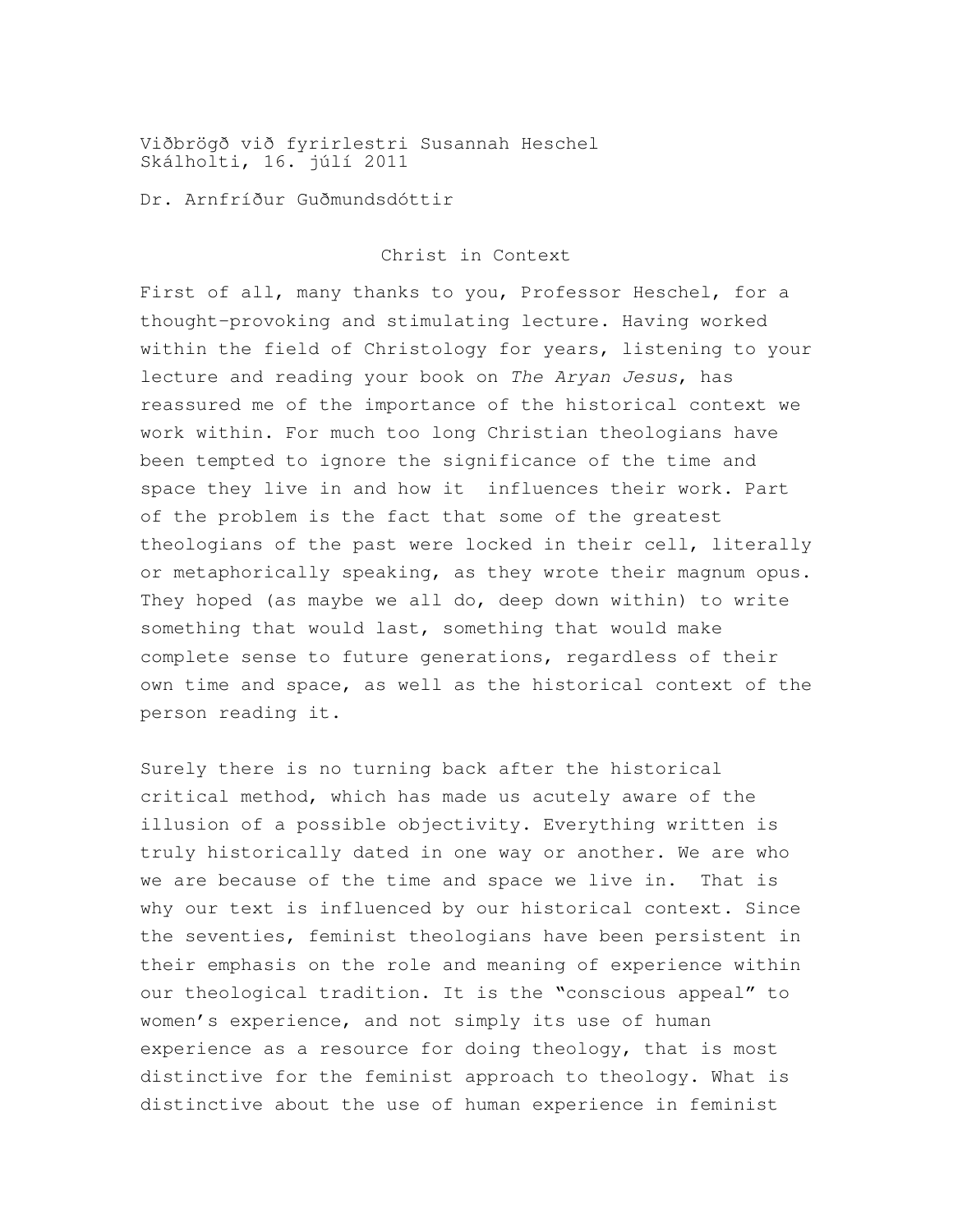theology is that feminist theologians acknowledge the perspectival characther of their work. According to Pamela Dickey Young, this is indeed what gives feminist theology

the opportunity to judge theologies that claim to have no particular point of view, that claim to be totally objective. Women's experience provides a shared authority, a communal criterion, not just an individulalistic one, for judging Christian theology. This helps to guard against both individualism and elitism in theology. $1$ 

By appealing to women's experience there is therefore a communal and not just an individualistic criterion of truth in theology.

Within the feminist theological discussion itself there has also been an important internal critique of how white feminists have falsely universalized their experience as representative of women's experience. Just as Mary Daly and other white feminists have criticized men for stealing the "power of naming their own experience away from women", nonwhite women have turned the same argument against white and privileged women. For example, in her book *White Women's Christ and Black Women's Jesus*, Jacquelyn Grant shows the inadequacies of feminist theology's appeals to experience because of its Euro-centrism, Anglocentrism, and its racist ideology. Grant insists that even "if some individual feminists are not racists, the movement has been so structured, and therefores takes on a racist character." And Grant continues:

 $\overline{a}$ 

<sup>1</sup> Young, Pamela Dickey. *Feminist Theology/Christian Theology: In Search of Method*. Minneapolis: Fortress Press, 1990.S.67.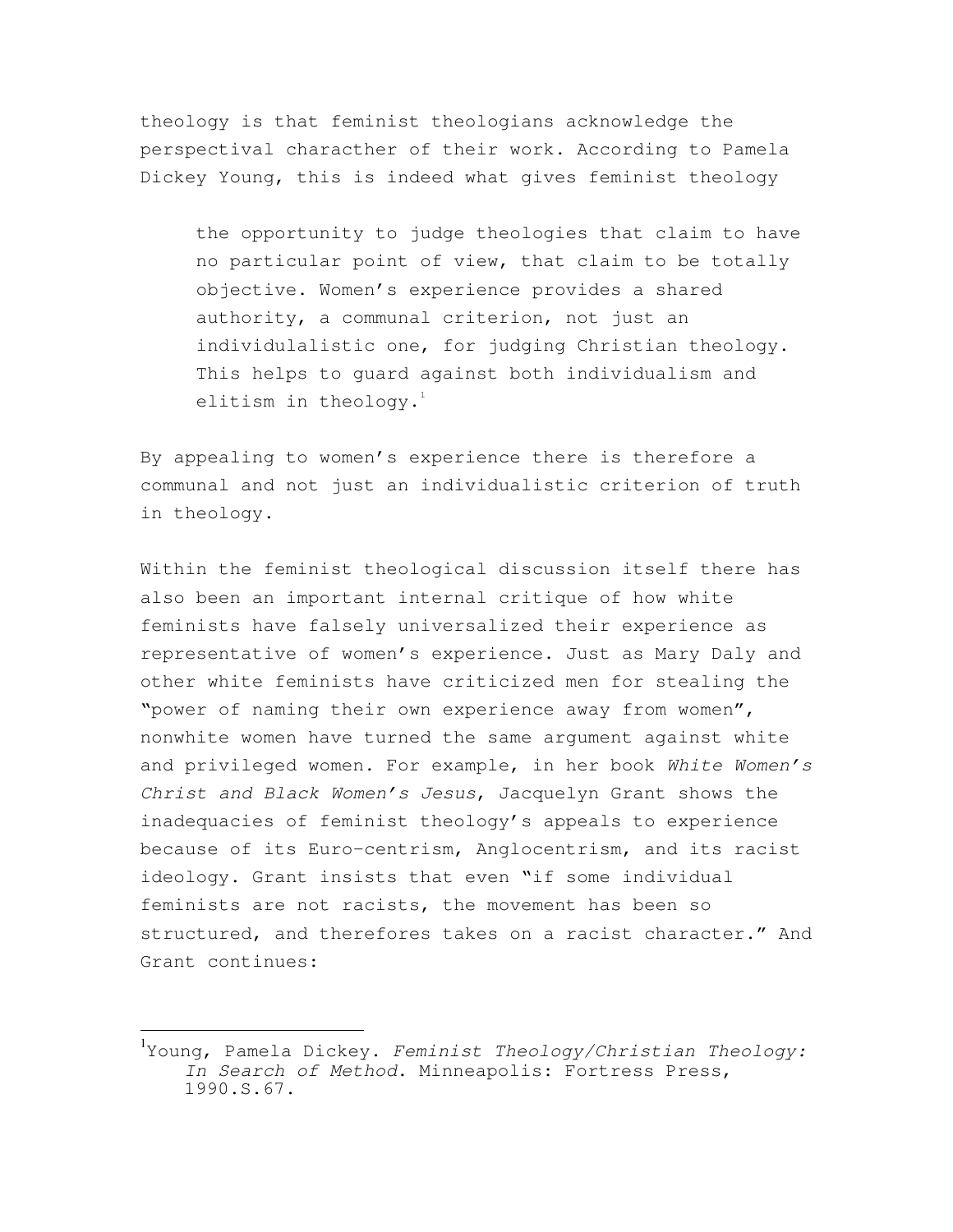In a racist society, the oppressor assumes the power of definition and control while the oppressed is objectified and perceived as a thing. As such, White women have defined the movement and presumed to do so not only for themselves but also for non-White women.<sup>2</sup>

Therefore, Grant concludes, if white women's analyses were adequate, they would be more conscious about identifying the experience they are writing about as their own experience, instead of presuming to name or define the experience of others.

This harsh critique launced by Grant and other African-American womanist theologians in the late eighties and early nineties made a huge impact within the feminist theological discourse. In response to this critique, feminist theologians have made an effort to stress the diversity of women's experience. This has resulted in a widespread recognition among feminists theologians of the danger of absolutizing any particular set of experiences or any single interpretation as *the* experience of women.

In his book, *The Cross in Our Context. Jesus and the Suffering World*, the Canadian theologian, reminds us of the importance of the context, meaning both the time and place we live in. Contexts alter meanings, Hall argues, therefore we need to learn to take our own context seriously. Heschel's book about *The Aryan Jesus* is nothing less than a wake-up call to all of us, theologians and non-theologians.

l.

<sup>2</sup> Grant, Jacquelyn. *White Women's Christ and Black Women's Jesus: Feminist Christology and Womanist Response*. Atlanta, Georgia: Scholars Press, 1989. S.199-200.

<sup>3</sup> Hall, Douglas John. *The Cross in Our Context. Jesus and the Suffering World.* Minneapolis: Fortress Press, 2003.S.59,65.